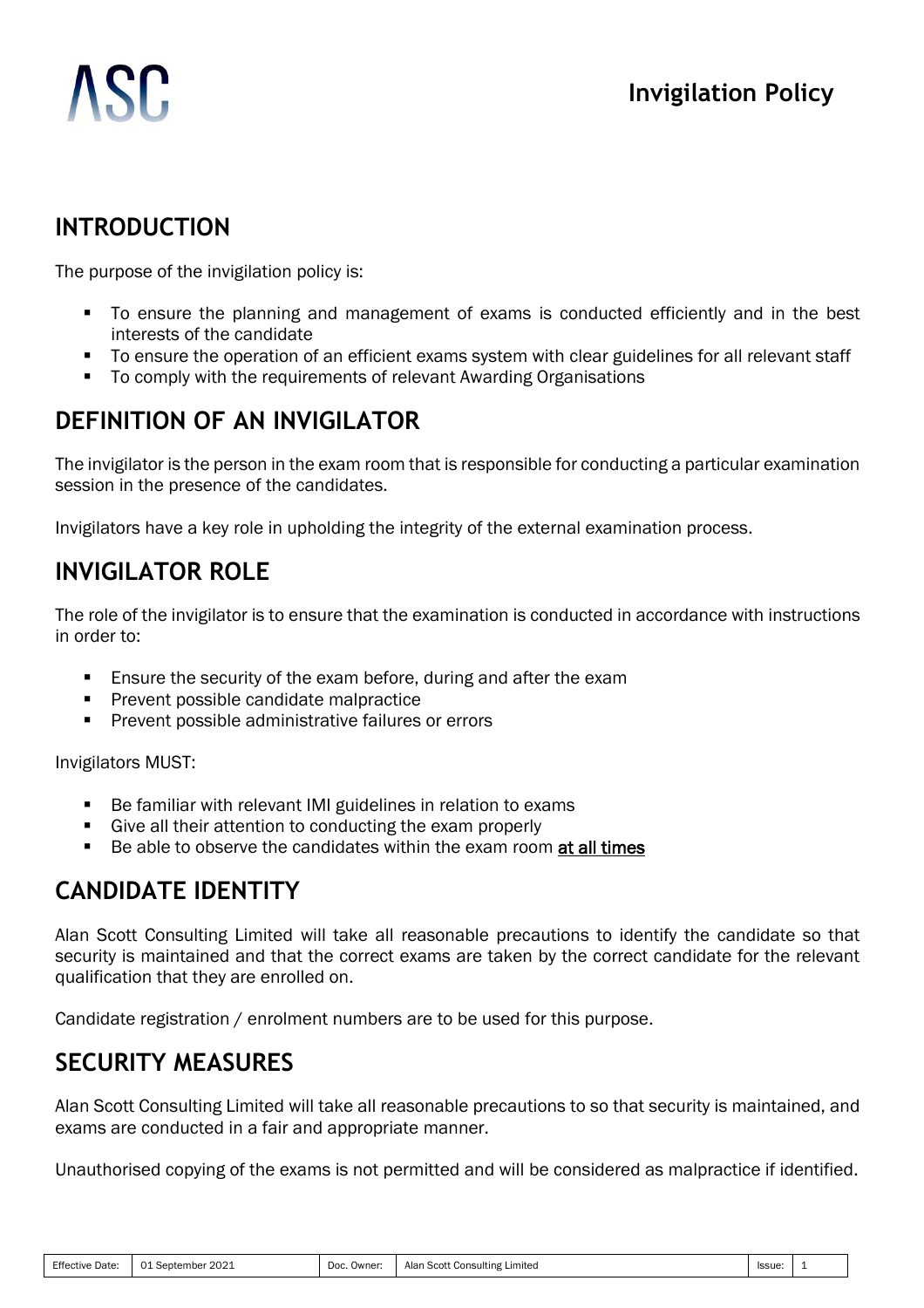

# **EXAM ROOM REQUIREMENTS**

The examination room guidelines for invigilators are:

- There must be suitable heating, lighting, ventilation and lack of noise
- A clock must be visible to the candidate
- No helpful material is to be displayed within the room
- Candidates to be seated in such a way as they cannot see each other's work
- Electronic equipment which could aid the candidate must be held by the invigilator, this includes phones, tablets, smart watches or any other device which may assist the candidate\*.

#### \*Except IMI MOT DVSA Qualifications, as these are classed as 'Open book'.

#### In line with the IMI Operating manual section 8.1 -

The online assessments for the IMI Level 2 Awards in MOT Testing (classes 4 and 7 – Light vehicle or classes 1 and 2 – motorcycle) or Level 3 Award in Test Centre Management are 'open book'. For the purpose of clarity, an open book assessment allows candidates to refer to approved reference materials during the assessment.

Candidates should have access to the MOT Testing Guide, Special Notices, Guide to MOT Risk Reduction, MOT Site Assessment Calculator, Site Assessment Risk Scoring Guide and the MOT Testing Manual for the category of vehicles they are being assessed on. The available documents can be found on:

- <https://www.gov.uk/mot-testing-service>
- <https://www.gov.uk/topic/mot>

## **RATIO**

Alan Scott Consulting Limited will aim to conduct invigilation activities with candidates to a manageable level. A 15:1 ratio will not be exceeded.

There will be instances where some exams are conducted on a 1:1 basis.

## **REASONABLE ADJUSTMENT / SPECIAL CONSIDERATION**

It is the responsibility of Alan Scott Consulting Limited to make a request on behalf of its candidates to the IMI in advance (as detailed in Section 1.6 of the IMI operating manual) of any examination taking place.

Alan Scott Consulting Limited will conduct the necessary checks and gain supporting evidence in advance of an application to the IMI.

Invigilators will follow the IMI's own operating manual to carry out the proper process and requirements in line with any authorised use in this area.

| Effective<br>Date | 2021<br>$\sim$<br>September | Doc.<br>Owner | $S_{\cap}$<br>Alan<br>Consulting<br>, ∟ımıted<br>$\mathcal{L}$ | <b>Issue</b> |  |
|-------------------|-----------------------------|---------------|----------------------------------------------------------------|--------------|--|
|-------------------|-----------------------------|---------------|----------------------------------------------------------------|--------------|--|